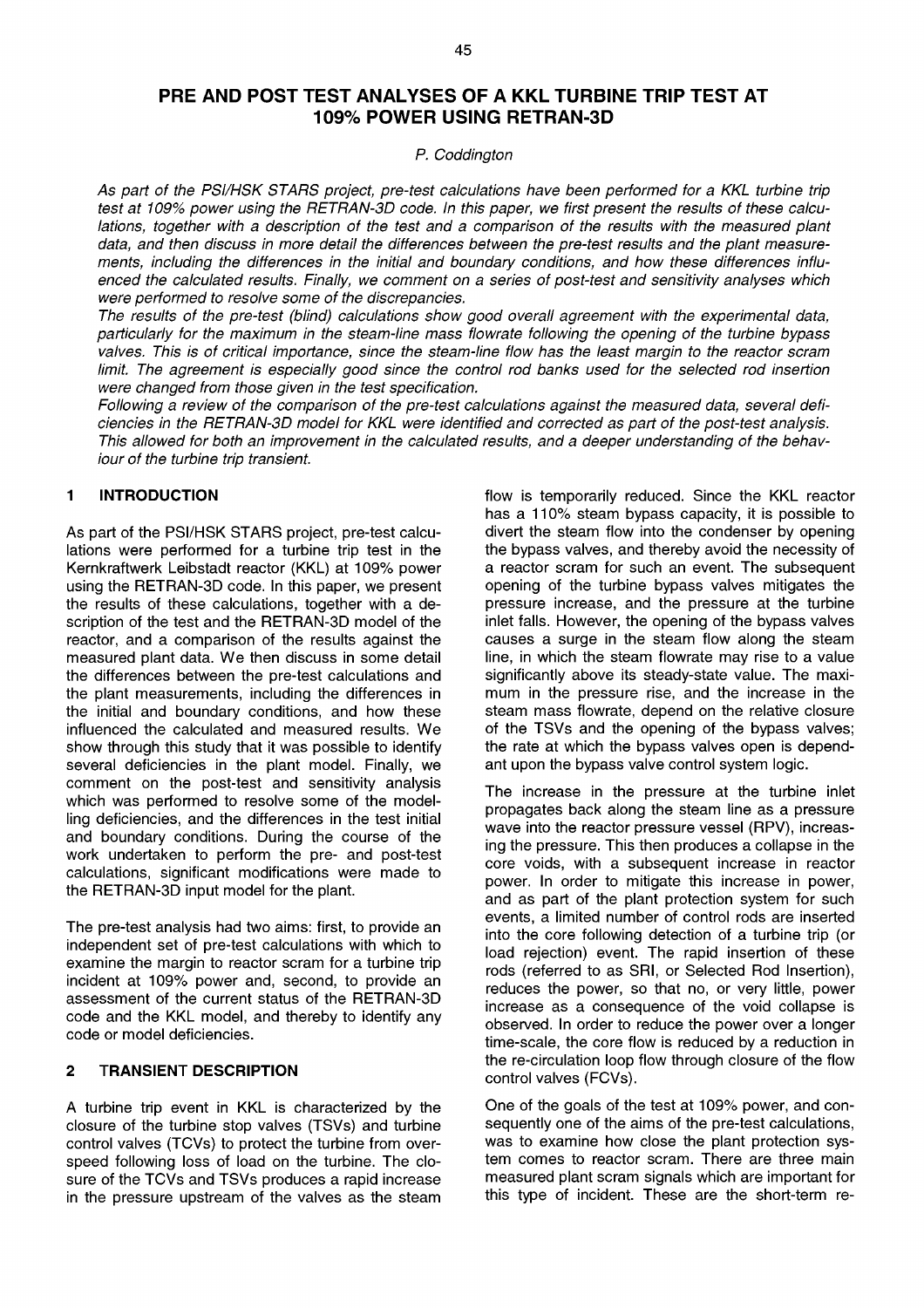sponse of the main steam-line flow, the reactor pressure vessel (RPV) pressure, and the core power. The increases in the RPV pressure and main steam-line mass flowrate are strongly influenced by the closure of the TCVs and TSVs, and by the opening of the bypass valves. The short-term power response is primarily dependent upon the effectiveness of the SRI.

### **3 RETRAN-3D INPUT MODEL**

For the analysis of a turbine trip, or similar transient, the RETRAN-3D input model requires three relatively independent units: a description of the plant-specific geometry, which includes the component nodalization and the initial and boundary conditions; the plant control system, which provides the steady-state control function, together with the operation of all of the plant trip and emergency protection functions which, for a turbine trip transient, dominate the calculated sequence; and the 1-D nuclear cross-sections. A RE-TRAN-3D BWR/6 input model had been developed previously [1,2], and used in the analysis of earlier plant start-up tests [3]. However, in order to model a turbine trip event for which the transient behaviour is dominated by the response of the plant control and protection system, a complete revision of the RE-TRAN-3D control system model was necessary.

The RETRAN-3D nodalization of the reactor vessel is presented in Fig. 1 and shows the lower plenum (control volumes 170 and 160), the upper plenum (150 and 140), with the core region lying between these two regions, the steam/water separator (130 and 120), the steam dome (110 and 100), and downcomer region (500 to 570). The feedwater enters the vessel at control volume 530 and the steam flows out into the steam line from control volume 500. The steam-line nodalization is given in Fig. 2 and shows the fact that each of the four physical lines from the vessel are separately represented, as are the 16 safety relief valves (v13 to v28) attached to the individual steam lines. In the RETRAN-3D model, the four lines are

combined into a single line following the header (control volume 980), with the steam flowing to either the turbine inlet (990), or to the condenser (995) via the bypass valves (v29).

Since, for a turbine trip event in KKL, the plant control and protection system plays a major role in the response of the system, the RETRAN-3D representation required substantial improvements compared to that used in [1]. These improvements were, in part, necessary due to plant modifications to the turbine, including the bypass valves.



**Fig.** 1: RETRAN-3D Vessel Nodalization



**Fig.** 2: RETRAN-3D Steam Line Nodalisation.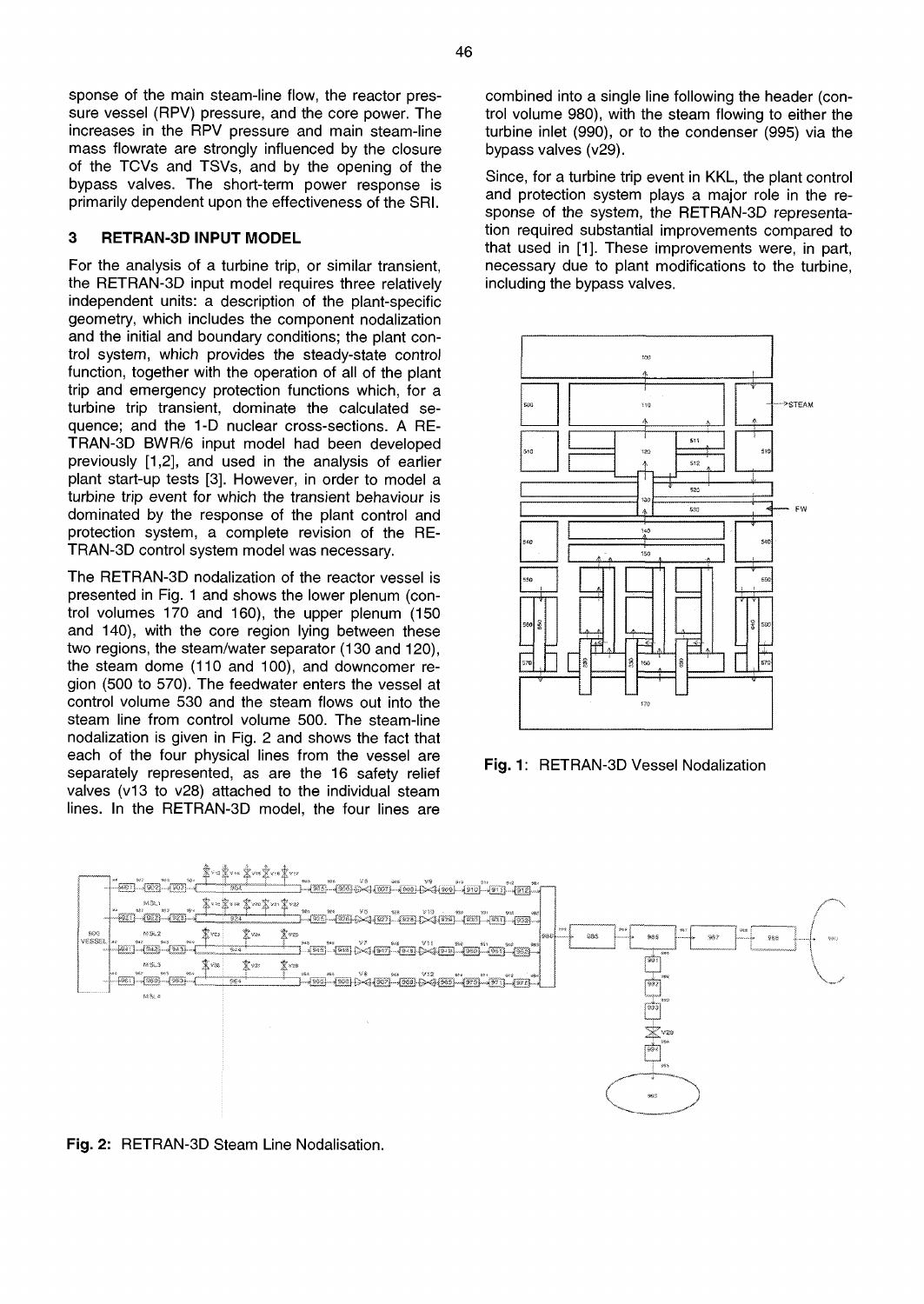In particular, these included a revision of the pressure regulator transfer function, the addition of the special bypass valve opening logic, and a revision of the control system limits for operation up to 115% power.

In addition to upgrades to the control logic, the RE-TRAN-3D model was further refined to improve the steam and bypass line pressure drops using the manufacturer's data, to characterize the RETRAN-3D recirculation line flow control valves (FCV) to obtain the correct core flow as a function of FCV position, and finally to provide a transfer function to characterize the turbine bypass steam flowrate as a function of the flow area of a RETRAN-3D "valve", again making use of the manufacturer's data.

The RETRAN-3D 1-D neutron cross-sections were prepared from a CASMO-SIMULATE core-follow calculation using the radial collapsing code SLICK [2]. Since the first calculations of the turbine trip test were pre-test calculations, the core-follow calculations were performed up to the anticipated time of the test using the projected control rod patterns, including that for the test itself.

### **4 PRE-TEST CALCULATIONS**

### **4.1 Comparison with Plant Data**

The RETRAN-3D calculations performed prior to the test (i.e. blind calculations) are presented in this section, together with a comparison against the measured plant data.

The turbine trip test in KKL was initiated by the closure of the turbine stop and control valves, and the rapid opening of the bypass valves; comparison of the measured and calculated control and bypass valve position during the first second is shown in Fig. 3. (Note that although, for a turbine trip event, the closure of the TSVs primarily controls the flow of steam to the turbines, in this Figure only the plant data control valve position, and not the stop valve position, is shown.) Also shown in Fig. 3 are two RETRAN-3D bypass valve curves. These two curves represent the positions of the bypass valve with and without a 70ms pause in the opening. (The 70ms pause was introduced to simulate the opening pause observed in this and previous turbine trip tests.)

In Fig. 4 we show the bypass valve position during the first 20 seconds, at the end of which time the transient is close to a new steady-state condition. The shortterm response (0 to 5 seconds) of the turbine inlet and steam dome pressures is shown in Fig. 5, and the resultant steam flow in Fig. 6. In Fig. 7, we show the reduction in the core inlet flow, while a comparison of the equivalent recirculation line valve area is given in Fig. 8. (Note that the equivalent RETRAN-3D valve area, A, is related to the physical valve position, x, through the expression:  $A = 0.1 + 0.1x + 0.8x^2$ .) The measured and calculated core inlet flow is taken from the sum of the flows through the jet pumps. Finally, the core power is shown in Fig. 9.



**Fig.** 3: Control and Stop Valve Position 0 to 1.0 s.



**Fig.** 4: Bypass Valve Position, 0 to 20 s.

Before commenting on the comparison shown in the above Figures, it is necessary to compare the steadystate conditions just prior to the test against the test boundary conditions. These are presented below in Table 1. Three columns are given in this Table: first, the specifications for the test; second, the initial conditions of the RETRAN-3D pre-test calculations; and third, the conditions used for the initiation of the test. The differences between the test specifications and the RETRAN-3D calculations are very small, while there are just two discrepances of significance between the pre-test specifications and the actual plant state and test boundary conditions.

Firstly, the core flow was set at 87.5% and not at 91.5%, as in the pre-test specification, and secondly, the control rod banks used for the SRI were changed from banks 39 and 43 to banks 39 and 40. Since bank 40 is closer to the centre of the core, and contains rods which are not fully withdrawn, this change will (and does) produce a greater reactivity insertion, and therefore a larger short-term and long-term power reduction.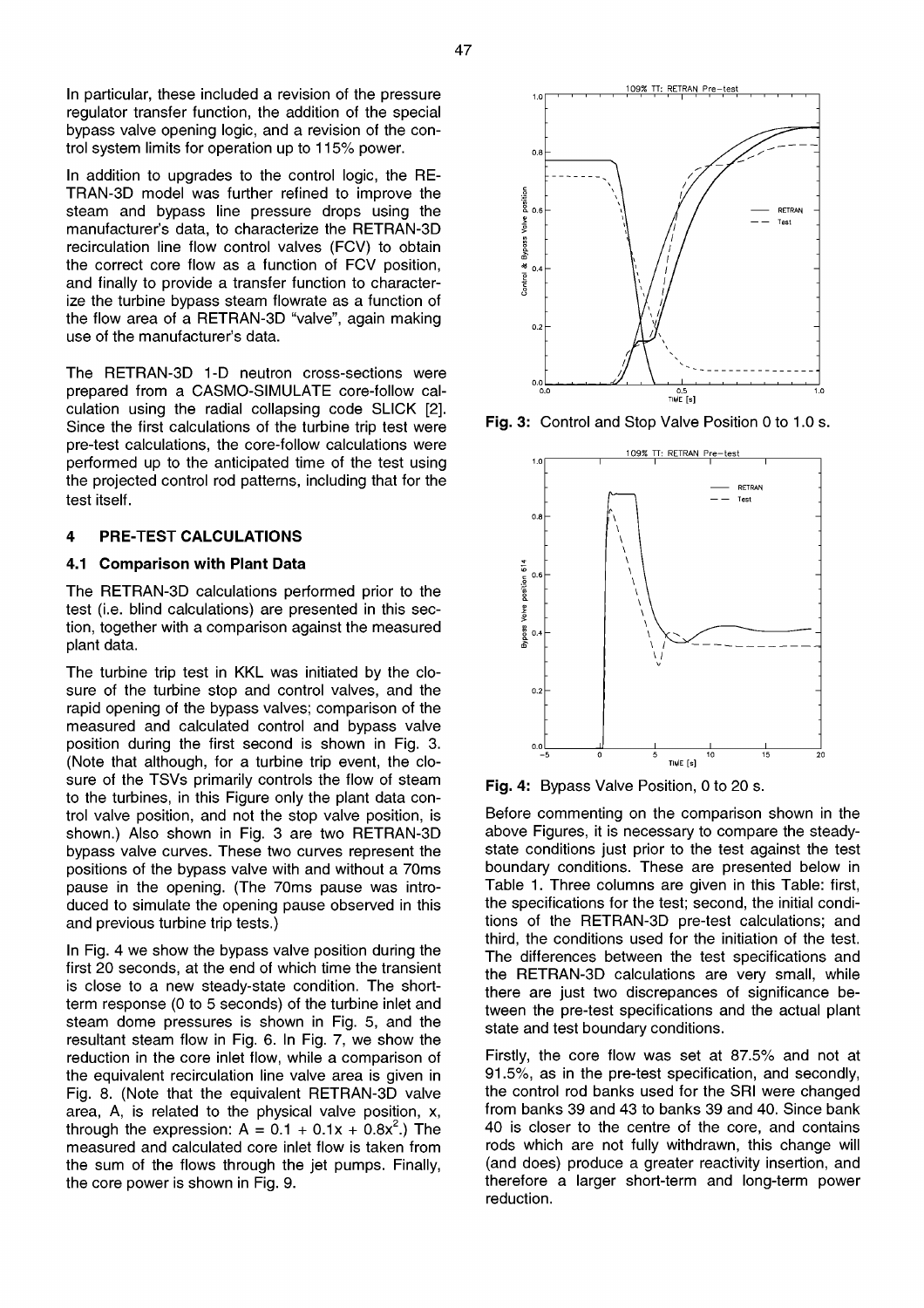

**Fig.** 5: Turbine Inlet and RPV Pressure.



**Fig.** 6: Steam-Line Mass Flowrate, 0 to 5s.



**Fig.** 7: Total Core Inlet Flow.



**Fig.** 8: Recirculation Loop Valve Position.



**Fig.** 9: Core Power.

This consideration should therefore be borne in mind when reviewing the comparison between the pre-test calculations and the plant data presented above, since the change in SRI rod banks influences both the short-term and long-term power (Fig. 9), the long-term steam flow, and consequently the steam-line pressure drop and final bypass valve position (Fig. 4), etc. Given this limitation, the "general shape" of the core power pre-test calculation is in good agreement with the test data.

The reduction in the core flow (Fig. 7) as a consequence of the closure of the FCVs is in good agreement with the measured data, once again keeping in mind the change in the initial core flowrate from 91.5% to 87.5%, and therefore with the different initial FCV positions. The calculated reduction in the recirculation line and core mass flowrates shows consistently a more rapid response than that observed in the plant data, and it is generally agreed that this comes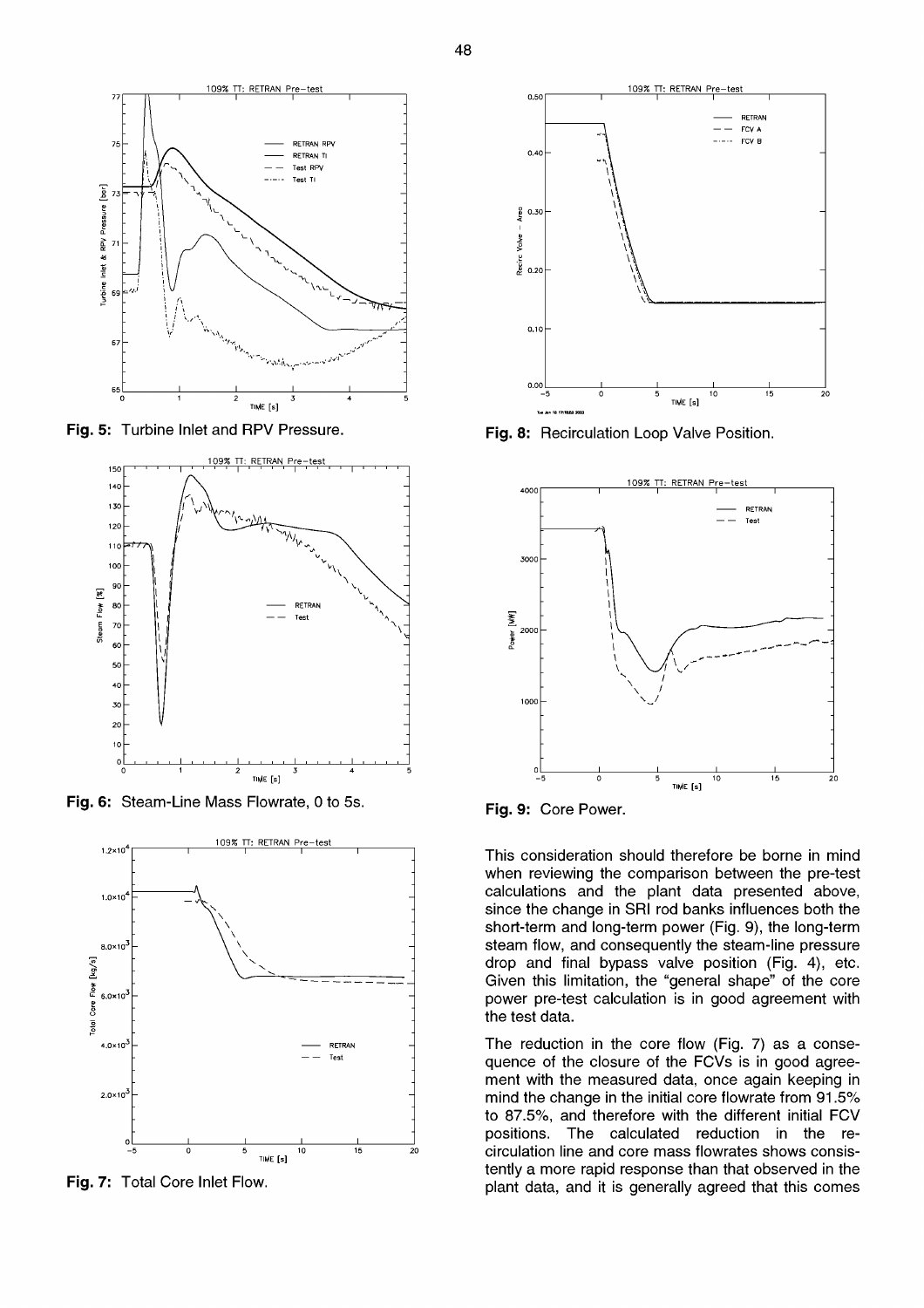from the long time-constant for these measurements, which was not included in the pre-test calculations.

The short-term, ie 0 to 10s, response of the turbine inlet and RPV pressure, and the steam flow along the steam lines, is controlled initially (i.e. within the first second) by the relative closure of the turbine stop and control valves, the opening of the bypass valves, and later by the response of the plant control system to the system behaviour and, in particular, to the turbine inlet pressure. Therefore, in order to understand the nature of the RETRAN-3D pre-test calculations, and their comparison with the plant data, it is necessary to review the representation of the plant pressure control system within the RETRAN-3D model for KKL.

| Table 1: Test Initial Conditions. |
|-----------------------------------|
|-----------------------------------|

|                                      | Test<br>Specif <sup>n</sup> . | <b>RETRAN-</b><br>ЗD | Plant Data |
|--------------------------------------|-------------------------------|----------------------|------------|
| Core Power (MWt)                     | 3420                          | 3426                 | 3425       |
| Steam Dome Pres-<br>sure (bar abs.)  | 73.1                          | 73.28                | 72.2       |
| Turbine Inlet Pressure<br>(bar abs.) | 69.7                          | 69.8                 | 68.35      |
| Total Steam Flow<br>(kg/s)           | 1887                          | 1891                 | 1886       |
| Core Flow (kg/s)                     | 10202                         | 10205                | 9746       |
| Core Flow $(\%)$                     | 91.5                          | 91.5                 | 87.4       |
| Recirc. Drive Flow<br>(kg/s)         |                               | 1649                 | 1589, 1599 |
| FCV position A/B                     |                               | 0.6                  | 0.5/0.54   |
| Narrow Rng Level<br>(cm)             |                               | 91                   | 94.7       |
| <b>SRI Rod Banks</b>                 | 39 & 43                       | 39 & 43              | 39 & 40    |

### **4.2 RETRAN-3D Representation of the Plant Control Logic**

The plant control system used within RETRAN-3D was developed from that obtained as part of the original input model for KKL [1]. The conversion of the original TRAC input to a form to be used with the RE-TRAN-3D code is described in [2]. As part of the procedure of benchmarking, the RETRAN-3D model description of KKL [3], and the pre- and post-test calculations of the turbine trip test from 109% power described here, significant revisions were made to the RETRAN-3D representation of the pressure controller part of the control system.

The RETRAN-3D representation of the pressure controller can be described by the block diagram shown in Fig. 10, which shows those elements of the control system flow diagram which relate to the opening and subsequent control of the turbine bypass valves.

Diagrams showing the complete control system logic contained in the original input model can be found in [2]. The main elements of the control logic are: the "live steam pressure" just upstream of the turbine

inlets is sensed and subtracted from a reference value; the resultant pressure difference signal is then passed through a "transfer function" logic; this signal is then converted into a percentage steam flow (block 3) in which a pressure difference of 2.0704 bar corresponds to a steam flow of 100%; the pressure controller signal (percentage steam flow) flow path to the turbine bypass valves first passes through a function which converts the percentage steam flow into a turbine bypass demand signal and, as part of the upgrade of the control logic, a revised transfer function was derived using the valve manufacturer's data for the steam flow versus bypass valve position. Using this information, the percentage steam flow signal could be directly related to a valve position. Secondly, in the revised representation of the bypass valve control system, an additional logic step was added to control the initial opening rate of the bypass valves.

Finally, a transfer function was used to convert the plant valve position signal to a RETRAN-3D valve flow area. This transfer function was developed using the following procedure, to preserve the same steam mass flowrate through the plant and the RETRAN-3D valve. The total bypass valve flow area in the RE-TRAN-3D model was determined from previous analyses, and a simple stand-alone RETRAN-3D model was then constructed to determine the steam mass flowrate through this valve as a function of the valve relative flow area. The pressure at the valve throat in the stand-alone model was adjusted to be the same as that used to determine the plant valve characteristics. In the RETRAN-3D model, the flow through the valve is governed by critical flow, so that the flowrate is a simple linear function of the valve area.

In addition to the representation of the plant control logic, the RETRAN-3D model included a logic block to simulate the "mechanical" pause in the opening of the bypass valves, as shown in Fig. 3, for example.

### **4.3 Bypass Valve Demand Signal and Position**

In order to gauge the adequacy of the revised model, the calculated bypass valve demand signal from Blocks A and B in the logic diagram (Fig. 10), together with the resultant valve position from Block C, are compared in Fig. 11 with the measured signals from the turbine trip test. (It should be noted that the calculated valve position, Block C in Fig. 10, is upstream of the transfer function, which converts the valve position into an equivalent RETRAN-3D valve area.) A number of observations can be made.

- Firstly, the initial timings are somewhat arbitrary, since the calculated valve position includes the 70ms pause which is part of the valve opening mechanism in the plant.
- Secondly, the bypass position rises to that of the demand signal, and remains at that value, together with the demand signal, until after 3 seconds. The shoulder in the demand signal occurs at about 67% in the RETRAN model, and at 76% in the plant data.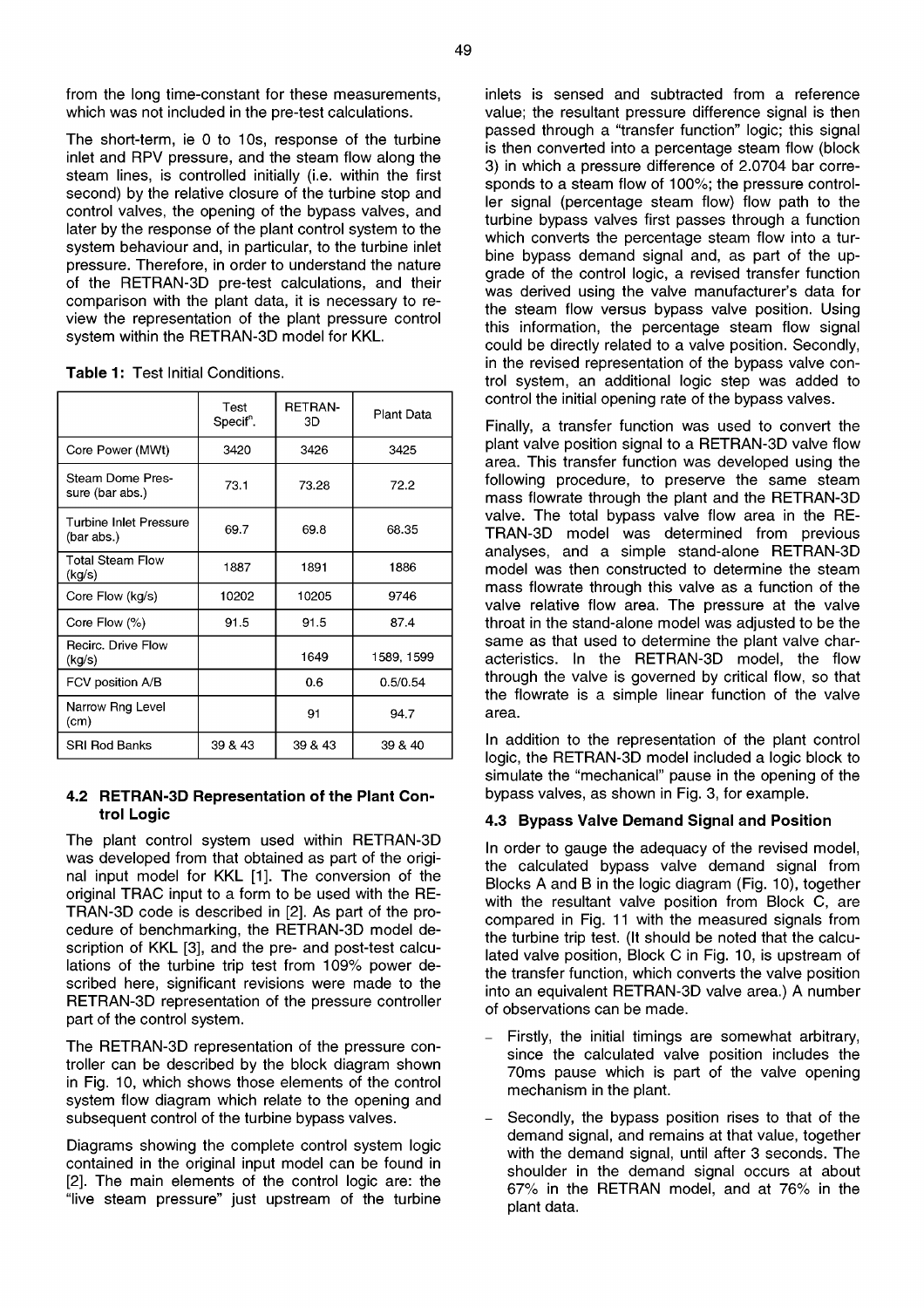

**Fig.** 10: RETRAN-3D Representation of the Bypass Control Logic.

The calculated value comes from a transfer function deduced from the valve bypass data such that the initial 109% steam flow of 1885 kg/s corresponds to a bypass valve position of 67%.

- Thirdly, following the shoulder, the measured and calculated increase in the bypass demand signal comes from the rapid rise in the turbine inlet pressure (Fig. 3) as the turbine stop valve closes. The rate of increase in the calculated and measured demand signal is then dependent on the magnitude of the turbine inlet pressure and the transfer function, and we see that this is faster in the calculation than in the measured plant data.
- Fourthly, the limit in the calculated bypass demand signal comes from the limit placed on the maximum percentage steam flowrate signal. In the original control system model, the maximum steam flow was set in Block A (Fig. 10) to be 115.5%, and this was scaled in this analysis for the power uprated conditions to 127%. This translates into a valve demand signal of approximately 90%, using the bypass valve data. In the plant measurement, the demand signal increases to close to 100%, before beginning to fall.

The calculated valve position (Block C, Fig. 10), and the measured valve position, also exhibit slightly different behaviour. The initial opening of the measured

plant bypass valve position follows very closely the behaviour of the demand signal, with almost equal rates of increase (apart from the initial pause), while the rate of opening according to the calculation is reduced by an amount equivalent to an additional time constant of approximately 0.1s.

Finally, following the initial jump in the valve position (to follow the demand signal), the rate of increase in both the measured and calculated bypass valve position (between 0.5 and 1.0s) decreases. However, whereas the plant data shows that the valve begins to close after 1.0s (in line with the fall in the demand signal), the calculated valve position rises to that of the demand signal, and remains at that value, together with the bypass valve demand signal, until after 3 seconds.



**Fig.** 11: Bypass Valve Demand Signals and Valve Position.

#### **4.4 Turbine Inlet and RPV Pressure**

As stated above, the opening and closing of the bypass valves uses the same pressure control logic as that for the turbine valves, and so is determined by the sensed pressure at the entrance to the turbine. The comparison between the calculated and measured turbine inlet pressures is given in Fig. 5. As can be seen from this Figure, after the initial increase in the pressure as the turbine control/stop valves close, and the subsequent fall in pressure as the bypass valves open at approximately 1.0s, the calculated pressure is significantly higher than the measured value. For example, at 1.5s, the calculated pressure is 71.36 bar compared with the measured pressure of 67.42 bar. More importantly, the calculated pressure remains above the steady-state value of 69.7 bar until after 2 seconds. The significance of this is that this pressure equates to a bypass valve demand signal equivalent to a steam flow of 109%. In addition, although the turbine inlet pressure falls below this value at 2.0s, the demand signal does not fall from its limit value until close to 3.0s. One factor which contributes to this delay is the fact that no limits were placed on the first PI controller in Fig. 10. This means that, internal to the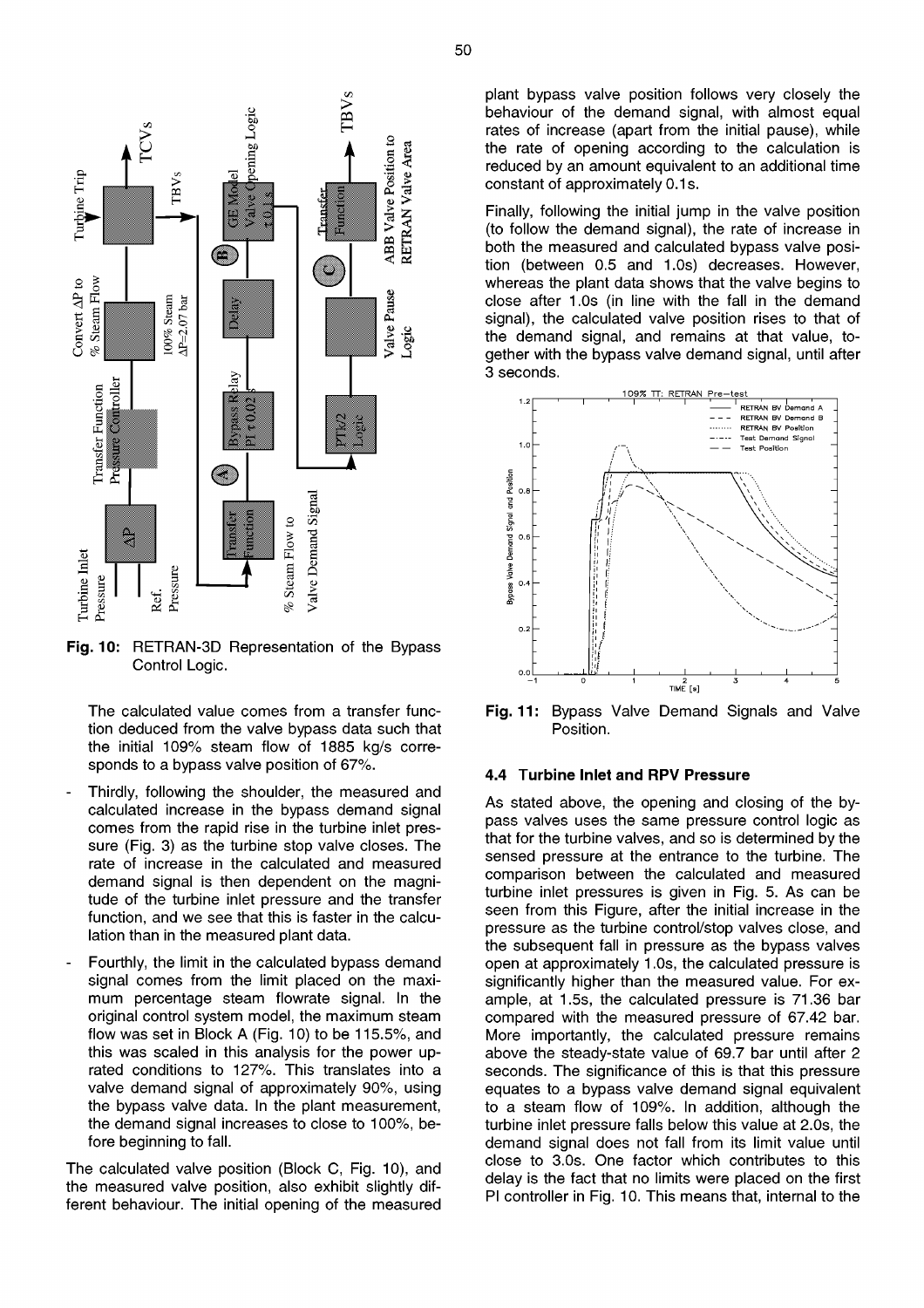control system, the valve demand is unlimited. The limits placed on the demand signal were imposed further along the signal path.

In spite of the above, the most significant difference between the measured and calculated pressures (after the first second) is in the pressure drop along the steam line. For the steady-state condition prior to the test, the calculated pressure drop is 3.6 bar, compared with the measured value of 3.9 bar. However, after the first 1.5s, whereas the measured pressure drop increases in line with the increase in the steam flow (Fig. 6), the calculated value decreases. The reason for this difference comes from the re-routing of the steam to the bypass valves (Fig. 2).

During the development of the RETRAN-3D input model, use was made of steam-line pressure drop data at 100% power, and at 65% power, to recalculate the overall pressure loss coefficients. In addition, information from the plant defined the pressure drop along the turbine bypass lines for a steam flow of 2182 kg/s, and this then set the overall pressure loss coefficients along these lines. Unfortunately, in the use of the overall steam-line pressure drop data to set the flow resistances, it is not possible to determine the distribution of these losses without additional information. The procedure used therefore, without that information, was simply to scale the losses in the existing input, which included significant losses downstream of the main steam line to bypass line junction. These losses are clearly not included in the flow path if the steam flow is diverted along the turbine bypass flow path, and this explains the reduction in the calculated steam-line pressure drop after the first 1.5s even though the steam flow at this time is in excess of 120%. In addition, the pressure distribution at the junction connecting the bypass line to the main steam line is not correctly accounted for in this model. In particular, the RETRAN-3D pressure change along the steam line when the major part of the flow is directed along the bypass lines has been shown to be in error [4].

The measured data, on the other hand, shows a pressure drop of 4.6 bar at 2 seconds, when the steam flow is  $~125$  %, which is equivalent to a (steady-state) pressure drop of 3.5 bar for a steam flow of 109%, indicating that almost all of the measured pressure drop is up-stream of the steam-line to bypass-line junction.

Finally, in the plant, there is, during the first 5 seconds, a small residual flow along the steam lines to the feedwater re-heaters, since the valves in these lines take about 5 seconds to close. This flow was not represented in the pre-test RETRAN-3D model.

After the first 1 to 2 seconds, the transient steam flow, both in the calculation and the measured plant data (Fig. 6), is totally consistent with the expected steam flow through the bypass valves. This means that the steam flow can be directly related to the bypass valve position (Figs. 3 and 4) through the bypass valve characteristics.

In summary, after the initial bypass valve opening, i.e. after the first one second, the bypass valve position, and therefore the steam flow etc., is determined by the turbine inlet pressure; this is too high in the pretest calculation, primarily because of the error in the distribution of the main steam-line flow resistances. One further difference, which is observed in Fig. 4, between the calculated and measured bypass valve position is that during the valve closure the valve closure rate is significantly greater in the calculation than that measured. This difference comes from the fact that, in the plant, the valve closure is limited by the valve characteristics, and this is not included in the RETRAN model. To confirm this, we can see (Fig. 11) that the calculated and plant bypass valve demand signals fall at approximately the same rate, and that the measured valve position falls at a much slower rate than that of the measured bypass valve demand signal.

# **4.5 RPV Pressure and Steam Flow**

Following the initiation of the turbine trip, and closure of the turbine stop valves, the steam flow to the turbine is reduced, and the turbine inlet pressure increases. The increase in pressure therefore propagates back along the steam line as a pressure wave, so that the measured parameters of steam flow and RPV pressure occur some time later. (Note that the measured steam-line flow, Fig. 6, corresponds to a physical location just downstream of the connection to the vessel: i.e., control volumes 902, etc. in Fig. 2.) From Figs. 5 and 6, we see that the steam mass rate begins to decrease approximately 200 to 250ms after the initial rise in the turbine inlet pressure, while the RPV pressure begins to increase after a further 70 to 80ms delay. The delays calculated with RETRAN-3D are approximately 40ms less than the measured values.

The reduction in the steam mass flowrate as the turbine stop valves close, and the bypass valves open, is more pronounced in the calculation than in the plant measurement. However, it should be noted that the instrumentation has a time resolution of ~50ms, which is long on the time-scale of the flow reduction, and this was not included in the pre-test calculation.

After the first half second, the bypass valves are more than 50% open (Fig. 3), and so the "steady-state" flowrate through these valves is more than 1400 kg/s. This sudden increase in the steam flow at the turbine bypass propagates as a rarefaction wave back, first along the bypass line, producing a rapid decrease in the turbine inlet pressure, and then along the main steam line, producing the observed increase in the main steam line mass flowrate beginning at approximately 0.7s (Fig. 6). The rate of the steam mass flowrate increase will be influenced not only by the steam flow into the turbine bypass (and therefore by the bypass valve position), but also the sonic propagation of this information back along the steam line. Because the location of the steam flowrate measurement is so far removed from the bypass valves, i.e. at a distance corresponding to a sonic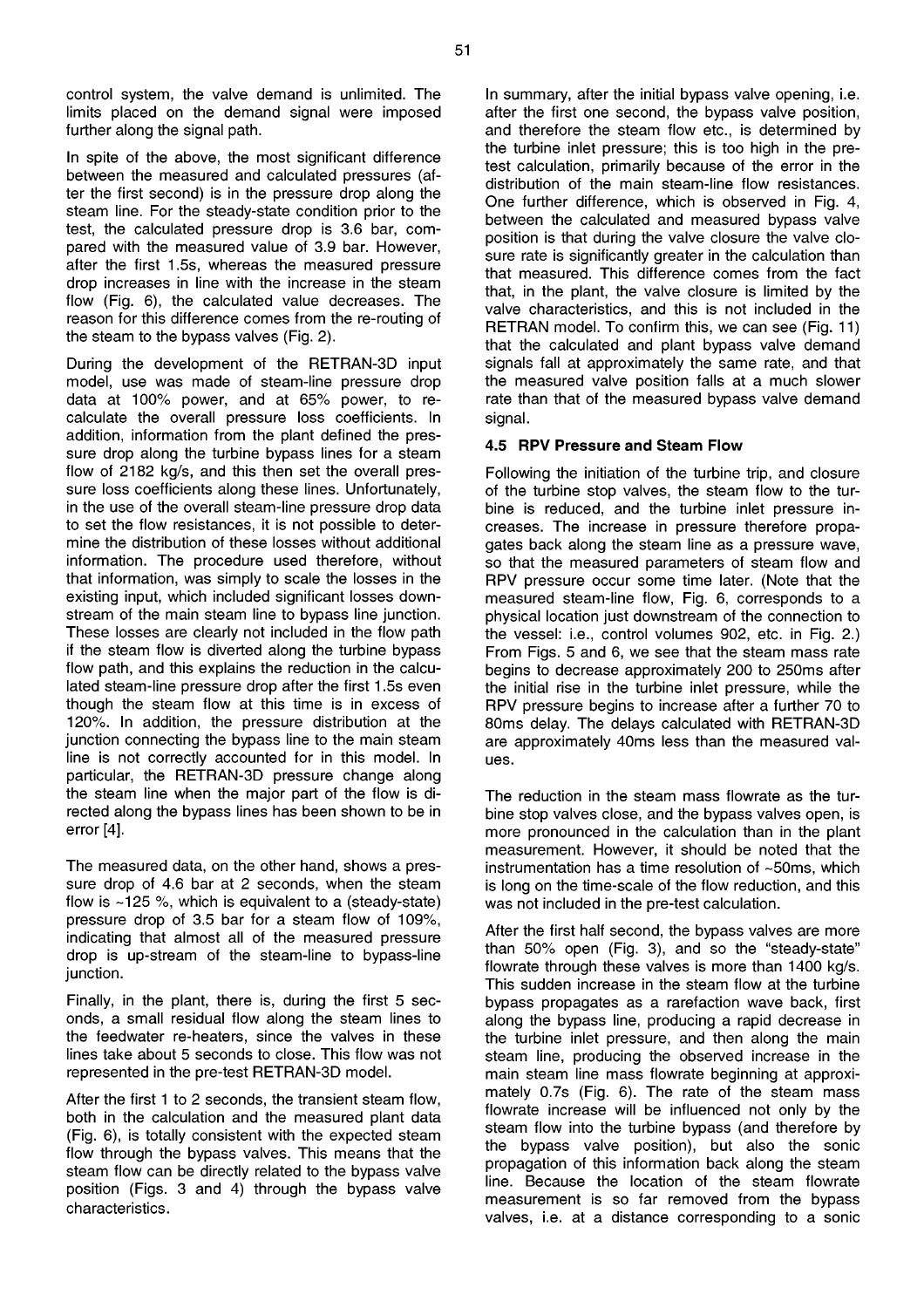a distance corresponding to a sonic propagation time of typically 200ms, it is not possible during this first phase of the transient to directly relate the steam flow through the bypass valves to the measured value. The peak steam flowrate is reached after 1.1 to 1.2 seconds, and the calculated value shows a transient overshoot before it reaches a "steady-state" value after about 1.5 to 2s. This overshoot is not seen so clearly in the measured data, which is partly explained by the 50ms instrumentation time resolution. As was observed above after about 2s, "steady-state" conditions are obtained in both the measured and calculated steam flowrates, i.e. the flowrate is a constant value along the steam line.

### **4.6 Summary of Pre-Test Calculations and Errors**

In the above Sections, we compared the results of the pre-test calculation with the measured plant data and, from this, identified several differences, input model errors and deficiencies. These are summarized below, and were subsequently used as the basis of a posttest and sensitivity analysis of this test.

**Input and Boundary Conditions:** In Section 3.2 above, it was noted that the control rod banks used in the 109% power test were changed from those given in the test specification. This change produced a significant increase in the rod worth of the inserted banks, and so resulted in a greater than calculated power reduction. In addition to the change in the control rod banks, the other obvious difference in the initial and boundary conditions was the change in the core flowrate from 91.5% to 87.5%.

**Steam Line Characteristics:** In Section 3.6, it was clearly seen, from a comparison of the calculated and measured steam-line pressure drop before and during the transient, that there was a significant "error" in the distribution of the pressure loss along the steam line. In order to demonstrate how this distribution influences the results of the calculations, a post-test calculation was performed with a redistribution of the pressure losses along the steam line.

**Turbine Stop Valve Closure and Steam Flow:** Since the initial rise in the turbine inlet pressure is dependant on the reduction in the steam flow into the turbine, and therefore on the rate of closure of the turbine stop valve, a comparison of the stop valve position with the equivalent calculated parameter was made. This showed similar behaviour, except for the final 10%. However, equally important in calculating the residual flow along the steam lines to the turbine is the flow to the feedwater re-heaters, which goes to zero over a relatively long period (typically 5s). A simple representation of this residual flow was included in the posttest analysis.

**Control System Representation:** Several "errors" were identified in the representation of the pressure controller and, in particular, in those aspects which influence the bypass valve opening. Firstly, the bypass demand signal includes an additional timeconstant of ~0.1s, and this was removed. Secondly, limits were placed on the first PI integral in the pres-

sure controller, and thirdly, the influence of the 50ms time resolution of the flow instrument on the calculated steam flow was investigated.

**Bypass Valve Closure:** It was mentioned above that the closure of the bypass valves is controlled by the mechanical characteristics of the valves, and not by the control system and the value of the bypass valve demand signal. Since this feature is difficult to include in a computer model, a sensitivity analysis was included to examine the consequences of these characteristics.

## **5 POST-TEST ANALYSIS**

In line with the above comments, a series of post-test calculations was performed. Each of these calculations added, in a cumulative manner, one or more model corrections to overcome the above deficiencies. Some results of the individual calculations are presented in the following sections. These concentrate primarily on those parameters modified by the model changes associated with that specific calculation. Finally, a more general review of the final calculation is presented. The post-test analysis was not intended to be a definitive and final analysis, but was performed to examine the model and calculational deficiencies highlighted during the review of the comparison of the pre-test calculations with the measured plant data. However, it is clear that there remain some small differences between the calculations and the measured data.

## **5.1 Run 1: Initial and Boundary Conditions**

The first set of post-test calculations were performed to correct for differences between the pre-test initial and boundary conditions; that is, the insertion of rod banks 39 and 40 instead of 39 and 43, and the change in the initial core flow from 91.5% to 87.5%. In addition to these changes, the timing for the insertion of the SRI control rods was revised. The results of these changes can be seen most directly in Figs. 12 and 13, which show the core power and the total core flow, respectively. Included in Fig. 13 is a curve showing the effect of including a 2.5s time-constant to the calculated core flow. As can be seen, this results in a very close agreement between the calculation and the measurement.

The comparison between the revised core power (Fig. 12) and that from the pre-test calculation (Fig. 9) shows a significant improvement in the prediction of both the short-term (1 to 2s) and the long-term (>10s) power. In particular, in the long term, as the reactor re-establishes a new steady-state condition, the calculated and measured powers approach the same value.

This confirms the fact that the "steady-state" power reduction, as a consequence of the control rod insertion and flow reduction, have been correctly calculated. There is, however, still a difference in the transient power reduction as the SRI control rods are inserted.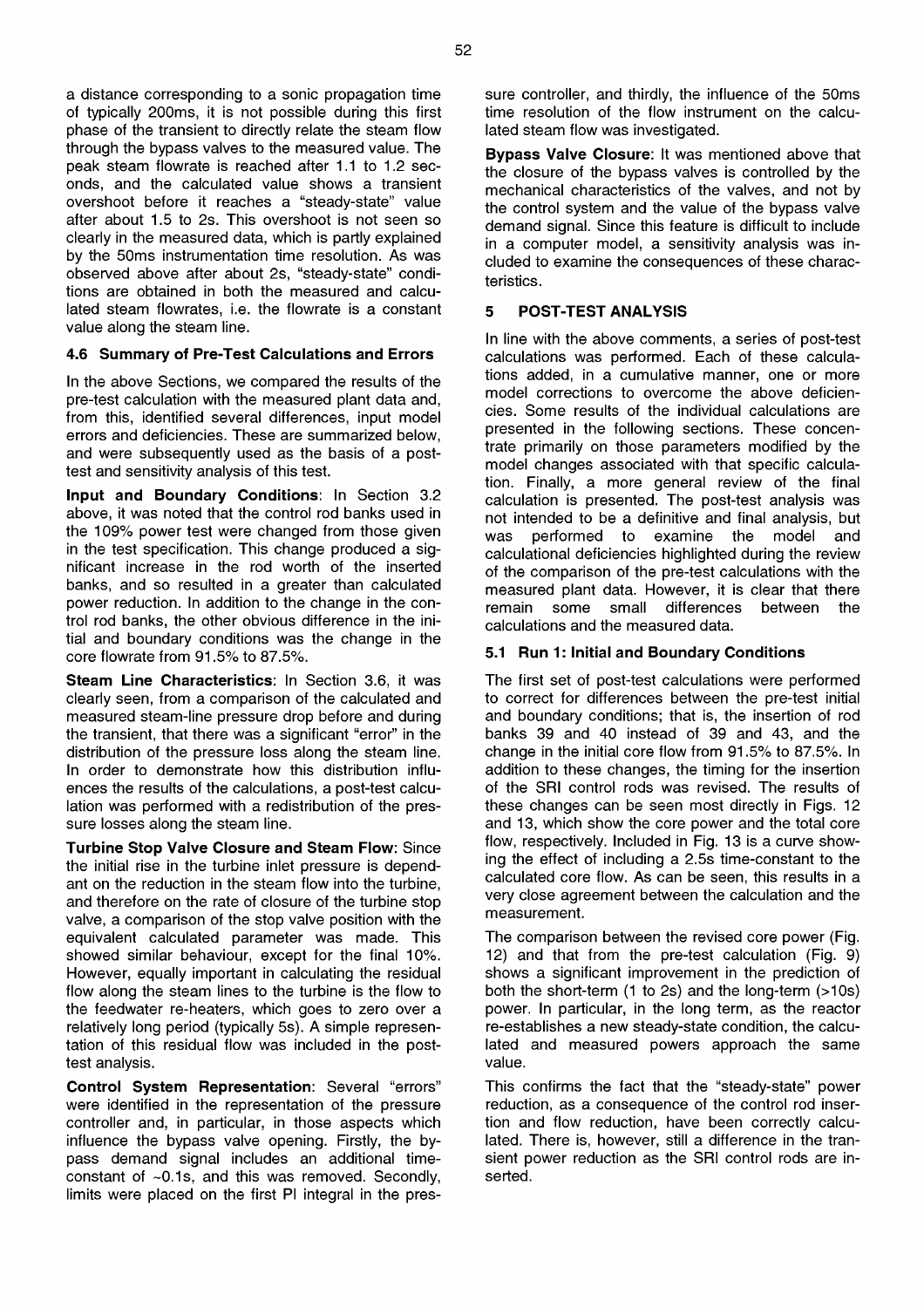

**Fig.** 12: Post-Test Run 1: Core Power.



**Fig.** 13: Post-Test Run1: Core Flow.

This difference is thought to be associated with the changing 3D flux distribution, and is therefore not captured with the current 1D neutron diffusion calculation. In addition to the possible change in the 3D flux distribution, the 1D representation of the core means that the wide range of steady-state fuel temperature distributions and rod thermal time-constants, which occur as a consequence of the different fuel/clad gap conductivities, are represented by a single equivalent value. The different initial fuel temperatures and rod time-constants will influence the initial power drop by modifying the change in the reactivity feed-backs, through the change in the fuel temperature (Doppler coefficient) and rod surface heat flux (void coefficient).

## **5.2 Run 2: Steam Line Characteristics**

As was described above, it was observed during the review of the pre-test calculation that, although the steady-state, steam-line pressure drop is correctly predicted, the calculated pressure drop following the opening of the bypass valve is only about half the measured value. Several features of the plant contrib-

ute to this difference, one the most important of which is the distribution of the steam-line pressure losses, since any pressure loss located between the steamline to bypass junction and the turbine inlet will not be included in the steam-line pressure drop following the opening of the bypass valves. In addition, the pressure changes at the bypass line to main-steam-line junction as the flow is diverted, and will influence this behaviour.

In order to demonstrate the importance of this effect, the equivalent of two velocity heads was moved from downstream to upstream of the bypass-to-mainsteam-line junction. It should be noted that this value was chosen to demonstrate the importance of the distribution of the pressure losses, and is not meant to be a final value.

The results of this calculation can be seen in Figs. 14 and 15, which show, respectively, the measured and calculated reactor pressures (Fig. 14) and the bypass valve demand signal and position (Fig. 15).

The differences between these results and those of the pre-test calculation (Figs. 5 and 11) can be explained as follows: since the steam flow through the bypass valves is choked, the mass flowrate is only weakly dependent upon the upstream pressure, while the strongest dependence comes from the valve position (and therefore the control system), which is "fully" open during the first 2 to 3 seconds. In addition, the pressure in the RPV changes slowly and is determined by the reduction in power, and is again only weakly dependent upon the steam flowrate.



**Fig.** 14: Post-Test Run 2, Turbine Inlet and RPV Pressure.

Therefore, since the steam mass flowrate and the RPV pressure are relatively independent of the system behaviour during the first few seconds, the parameter which changes as a consequence of the change in the steam-line flow resistance is the turbine inlet pressure, and this can clearly be seen from the comparison of post-test and pre-test calculations shown in Figs. 14 and 5.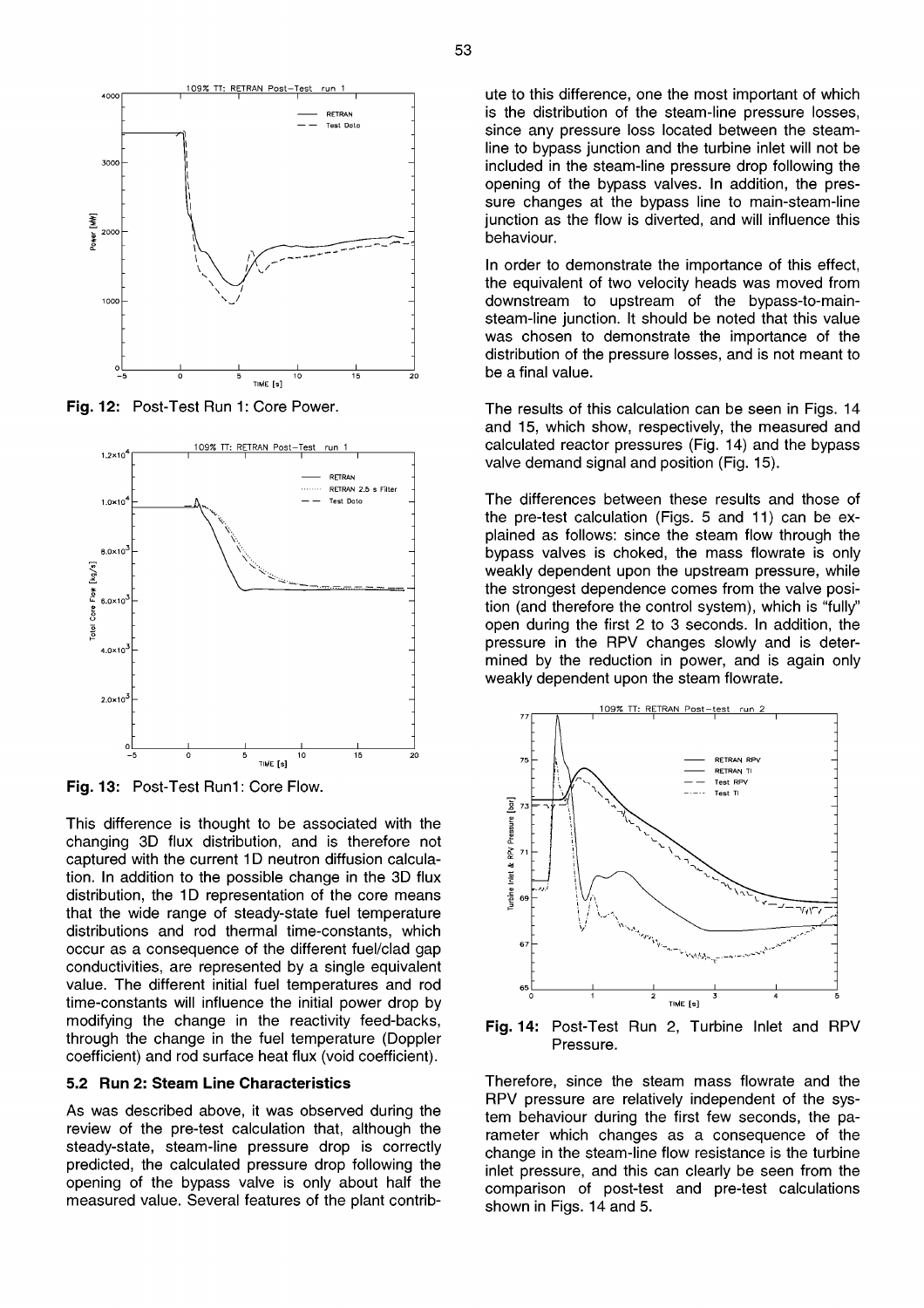

**Fig.** 15: Post-Test Run 2, Bypass Valve Demand Signal and Position.

The effect of the reduction in the calculated turbine inlet pressure on the bypass valve demand signal and position can be seen by comparing Figs. 15 and 11. Here we see that the reduction in the turbine inlet pressure (which is the sensed signal for the pressure controller) shortens the time for which the calculated bypass valve demand signal is at its maximum from 3 to 2 seconds

#### **5.3 Run 3: Re-Heater Flow**

An additional feature of the plant, which was not included in pre-test calculations, was the steam flow to the feedwater re-heaters and other auxiliary equipment. For the post-test calculation, the data for the steam flow to the re-heaters and auxiliary equipment was taken from the plant data acquisition system. This flow decreases to zero over 5 seconds as the reheater-line valves close. In order to simulate this within the RETRAN-3D model, the re-heater flowrate was translated into a residual flow through the turbine stop and control valves. Again, no attempt was made to "optimize" the input stop/control valve position, since the post-test calculations were performed only to identify and highlight the importance of the various phenomena and features of the plant. The comparisons of the resultant RPV and turbine inlet pressures against the measured data are shown in Fig. 16. It can be seen from a comparison of Figs. 16, 14 and 5 that both the redistribution of the steam-line pressure losses and the re-heater flow considerably improve the prediction of the turbine inlet pressure. The reason for the improvement when the re-heater flow is included comes from the fact that this additional flow increases the steam-line flowrate and, as explained above, since the RPV pressure is relatively independent of the steam flowrate, the turbine inlet pressure must then fall.

In addition to the above improvements in the RE-TRAN-3D calculation, the inclusion of the re-heater flow has two further effects. Firstly, the reduction in the steam flow as the turbine stop and control valves close is not as abrupt. The effect of this is shown in

Fig. 17, which gives the steam-line mass flowrate for this calculation. A comparison of this Figure with the equivalent pre-test calculation (Fig. 6) shows a significant improvement in the prediction of the minimum steam mass flowrate. Also included in Fig. 17 is a curve showing the steam flowrate after passing through a 50ms filter, as calculated by RETRAN, making it therefore more directly equivalent to the measured flowrate.



**Fig.** 16: Post-Test Run 3, Turbine Inlet and RPV Pressure.

Secondly, as a consequence of the less abrupt reduction in the steam-line flow during the turbine stop and control valve closure, the peak in the turbine inlet pressure is reduced. The calculated pressure increase is now 6.7 bar compared with a pre-test value of  $\sim$ 7.7 bar, and a measured value of 5.8 bar. This can be seen more clearly in Fig. 18, which gives a comparison of the change in the pre- and post-test turbine inlet pressure.



**Fig.** 17: Post-Test Run 3, Steam-Line Mass Flowrate.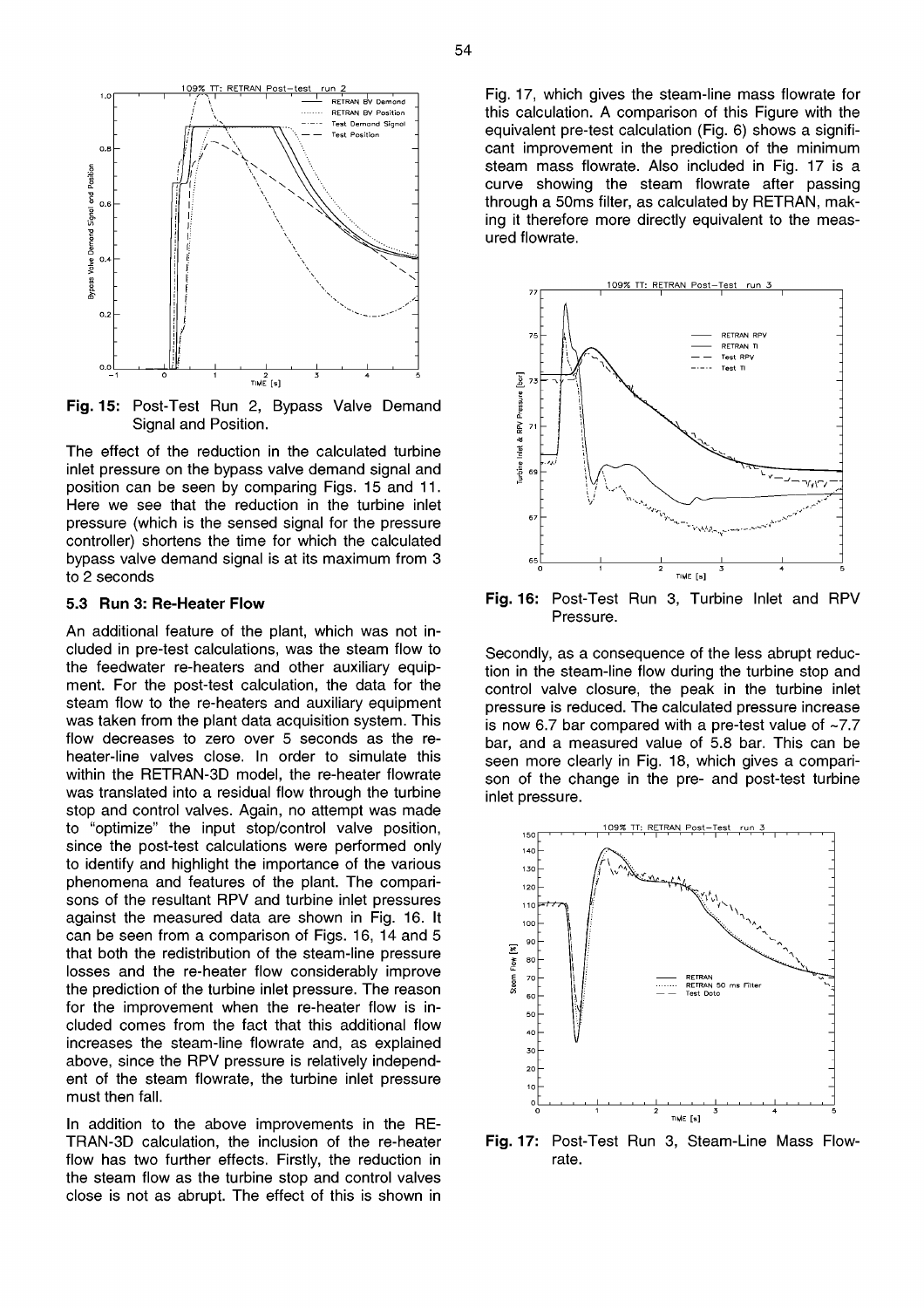

**Fig.** 18: Change in Turbine Inlet Pressure.

Finally, the reduction in the initial increase in the calculated turbine inlet pressure produces a corresponding reduction in the rise in the RPV pressure, which is now smaller than the measured value. This difference occurs because of the diffusive nature of the RETRAN numerical scheme.

### **5.4 Control System Changes and Bypass Valve Closure Rate Limit**

Two "errors" in the revised representation of the pressure controller were identified as part of the review of the pre-test calculations. These were the inclusion of an additional time-constant of  $~10.1$ s in the bypass valve demand signal, and the lack of limits on the first PI controller in the pressure controller. In the revised calculation, the 0.1s time-constant was removed, and an upper limit was placed on the PI integral. In order to determine the value of this limit, use was made of the fact that the effect of the "Maximum Combined Flow Limiter was adjusted to initiate at a total steam flow of 2120 kg/s." A limit was therefore placed on the integral of 124.7% (i.e. the ratio of a steam flowrate limit of 2120 kg/s to the nominal 100% steam flowrate of 1700 kg/s).

The final post-test model change to be included as part of the review of the pre-test analysis was to impose a limit on the bypass valve closure rate. The closure-rate limit was set to 13%/s; this value was simply taken from the observed plant data.

In addition to the model improvements which were produced as a consequence of the comparison of the pre-test calculations with the plant data, a further update was included to reflect the fact that the bypass valve opening logic was modified during the plant outage immediately before the test, and was therefore not included in the pre-test calculations.

The influence of the above changes to the control logic on the calculated bypass valve demand signal and position is shown in Fig. 19, where again the calculated valve position is taken from Block C in Fig. 10; i.e., immediately upstream of the valve position to RETRAN-3D valve area transfer function. In order to

obtain the correct behaviour following the pause in the plant bypass valve opening, the calculated and measured valve positions were matched immediately following this pause at 400ms. This was necessary because the initial pause is caused by the valve mechanics, and not by the control logic. Figure 19 shows a distinct improvement in the calculation of the bypass valve position in that the calculated valve position now mirrors the demand signal in the same manner as in the plant. The under-prediction of the calculated valve position after about 0.5 to 0.6 seconds therefore merely reflects the under-prediction of the bypass valve demand signal.



**Fig.** 19: Post-Test Final Bypass Valve Position from 0 to 2s.

The long-term bypass valve position is shown in Fig. 20, and the steam mass flowrate in Fig. 21. As a consequence of the improvement in the bypass valve opening, the maximum steam flowrate (Fig. 21) is now in closer agreement with plant data. In the longer term, i.e. after 1.5 to 2 seconds, when the steam flowrate is approximately constant along the steam line, the calculated steam flowrate is initially lower than the measured value, even though the final valve position (Fig. 20) is greater. This is consistent with the plant observation that the measured steam flowrate through the bypass valves is greater than that given in the manufacturer's data curves.

## **5.5 Post-Test Calculation Summary**

The results of the post-test calculations presented above, which include the model improvements and changes identified as part of the review of the pre-test calculations, and the upgrade to the bypass valve control logic, show a significant improvement in the quality of the RETRAN-3D calculations. A summary of the "improvement" in the post-test versus the pre-test calculations is shown in Figs. 22 to 25, which show a comparison between the pre-test, post-test and the plant data for the bypass valve position, turbine inlet pressure, steam flowrate, and core power, respectively.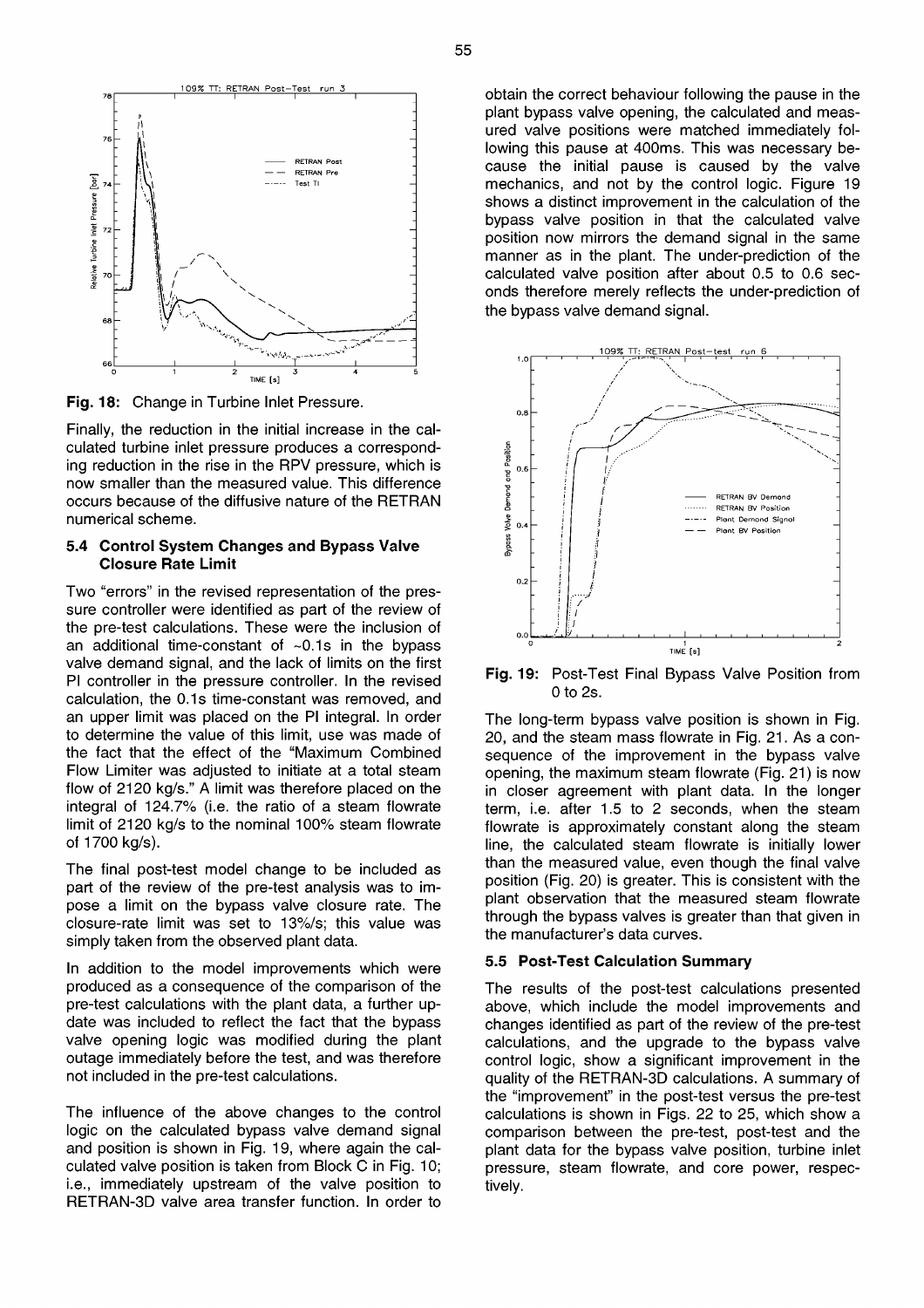

**Fig.** 20: Post-Test Final Bypass Valve Position from 0 to 20s.



**Fig.** 21: Post-Test Final Steam-Line Flowrate.

During the course of the post-test analysis, two further differences between the calculations and the measured data were identified which warrant further investigation. These are: firstly, the under-prediction of the immediate power reduction as a result of the selected control rod insertion, and secondly, the possible correction of the bypass valve flow characteristics deduced from plant measurements.

### **6 SUMMARY AND CONCLUSIONS**

As part of the PSI/HSK STARS project, pre-test calculations were performed using the RETRAN-3D code for the KKL turbine trip at 109% power. In this paper, we present the results of these pre-test calculations, together with a description of the turbine trip test, and a comparison of the results with the measured plant data.

We then discuss in greater detail the differences between the pre-test results and the plant measurements, including the differences in the initial and boundary conditions, and how these differences influence the calculated and measured results.



**Fig.** 22: Bypass Valve Position from 0 to 20 s.



**Fig.** 23: Turbine Inlet Pressure.

The results of the pre-test (i.e. blind) calculations show good overall agreement with the experimental data, particularly for the maximum in the steam-line mass flowrate following the opening of the turbine bypass valves. This is of critical importance, since the steam-line flow has the least margin to the reactor scram limit.

The agreement is especially good since major changes were made during the course of the pre-test analysis to the pressure controller logic obtained as part of the original input model. These changes included the use of the bypass-valve design data to characterize the steam flow through the equivalent "RETRAN" valves. Finally, the comparison was influenced by the fact that the control rod banks used in the test for the SRI were changed from those given in the test specification in order to produce an increased power reduction.